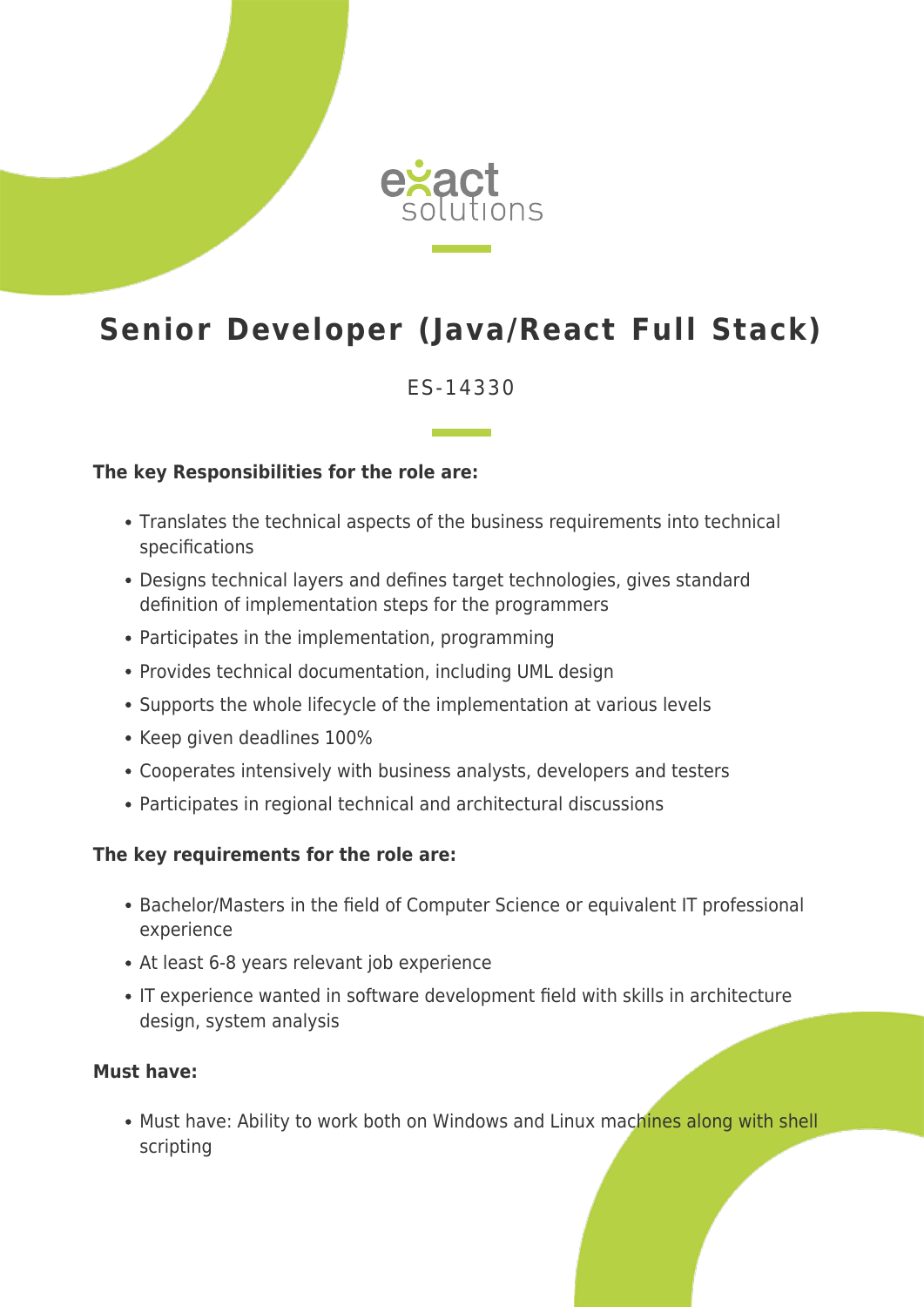- Deep knowledge of SOA & Microservices with Kubernetes and developed applications using 12 Factor App methodology
- Java EE 7 or superior, EJB3, WSO2, Hibernate frameworks, Apache Thrift, Web Services technologies (SOAP, Axis2, JAX-WS, JSON, RESTful), hands-on Oracle/PostgreSQL/DB2 database experience
- Worked on Java 8, Spring Boot, Spring MVC, Spring Configuration, Spring Data, Spring Batch, Spring Security, Junit, Mockito, Hysterix, Eureka Service, Tomcat/Jetty, IntelliJ IDEA
- Front-end experience with JavaScript (libraries and frameworks like React/Angular, jQuery, Backbone), CSS3, Bootstrap, HTML5
- Hands-on with Java APIs StAX/JAXB and ESB/MQ/Kafka
- strong knowledge of back-end development with IBM / Oracle technologies as well as alternative Open Source solutions
- Hands-on NoSQL databases: Oracle NoSQL/Couchbase/MongoDB
- Hands-on experience with Caching using Hazelcast/Redis
- Pragmatic knowledge of change management (GIT, SVN, Maven, Jenkins, Jira)
- knowledge of GOF patterns; design of layered architecture; knowledge of industry standards on daily implementation levels;

### **Nice to have:**

- knowledge of the Banking industry: branch operations, business processes and domain
- Good communication skills with team player attitude
- Self-confident English communication skill (writing and speaking as well)
- Motivation to learn and grow

## **These are some of the benefits you will enjoy:**

- Attractive salary & benefits
- Pleasant work atmosphere: open office environment, relax rooms, cafeterias, kitchens and terraces
- Job security: Our Partner guaranteed the job to all employees during pandemic
- Get in the shape: 24 hours free gym facilities
- Career growth opportunities: 70%+ of leadership roles fulfilled by internal promotions
- Best diversity of workplace 99 Nationalities
- Opportunity to volunteer in the corporate social responsibility